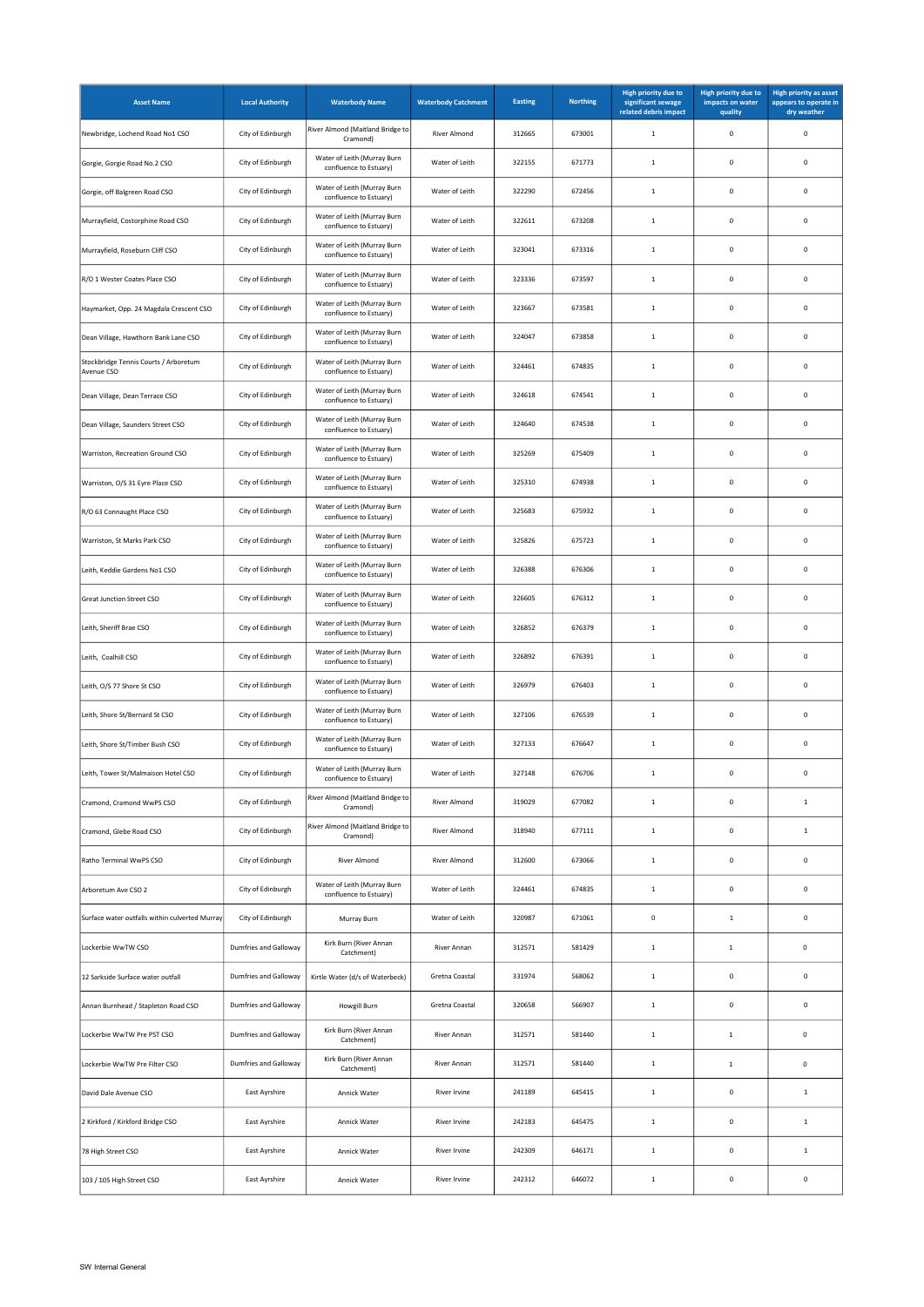| <b>Asset Name</b>                                                            | <b>Local Authority</b> | <b>Waterbody Name</b>                                | <b>Waterbody Catchment</b> | <b>Easting</b> | <b>Northing</b> | High priority due to<br>significant sewage<br>related debris impact | <b>High priority due to</b><br>impacts on water<br>quality | <b>High priority as asset</b><br>appears to operate in<br>dry weather |
|------------------------------------------------------------------------------|------------------------|------------------------------------------------------|----------------------------|----------------|-----------------|---------------------------------------------------------------------|------------------------------------------------------------|-----------------------------------------------------------------------|
| Gifford WwTW Inlet CSO                                                       | East Lothian           | Gifford Water                                        | River Tyne                 | 353219         | 668627          | $\mathbf 1$                                                         | $\mathbf 0$                                                | $\mathbf 0$                                                           |
| Grangemouth, Glensburgh WwPS CSO                                             | Falkirk                | Middle Forth Estuary                                 | Forth coastal              | 291074         | 682197          | $\mathbf 1$                                                         | $\mathsf 0$                                                | $\mathbf{1}$                                                          |
| Snab Lane, Grangemouth Road CSO                                              | Falkirk                | Middle Forth Estuary                                 | Forth coastal              | 298533         | 681053          | $\mathbf{1}$                                                        | $\mathbf 0$                                                | $\mathbf 0$                                                           |
| Bo'Ness, Grangepans WwPS CSO                                                 | Falkirk                | Middle Forth Estuary                                 | Forth coastal              | 300655         | 681683          | $1\,$                                                               | $\mathsf 0$                                                | $1\,$                                                                 |
| Corbiehall WwPS CSO                                                          | Falkirk                | Middle Forth Estuary                                 | Forth coastal              | 299719         | 681783          | $\mathbf 1$                                                         | $\mathbf 0$                                                | $\,$ 1                                                                |
| Polmont, North side of M9 CSO                                                | Falkirk                | River Avon (Logie Water<br>confluence to Estuary)    | River Avon                 | 294509         | 678752          | $\mathbf 1$                                                         | $\mathsf 0$                                                | $\mathbf 1$                                                           |
| Polmont, South side of M9 CSO                                                | Falkirk                | River Avon (Logie Water<br>confluence to Estuary)    | River Avon                 | 294502         | 678694          | $\mathbf{1}$                                                        | $\mathbf 0$                                                | $\,$ 1                                                                |
| Bonnybridge Main Street CSO                                                  | Falkirk                | Bonny Water/Red Burn                                 | River Carron (Falkirk)     | 282507         | 680409          | $\,$ 1                                                              | $\mathsf 0$                                                | $\mathbf 0$                                                           |
| Ballingry WwPS CSO & Storm Tank                                              | Fife                   | Lochty Burn                                          | River Leven (Fife)         | 318724         | 697950          | $\mathbf 0$                                                         | $\mathbf{1}$                                               | $\mathbf 0$                                                           |
| Blackadder Haven storm tank CSO                                              | Fife                   | Firth of Forth                                       | Forth coastal              | 298847         | 685855          | $1\,$                                                               | $\mathbf 0$                                                | $\mathbf 0$                                                           |
| Culross Central WwPS CSO                                                     | Fife                   | Firth of Forth                                       | Forth coastal              | 298000         | 685900          | $\mathbf 1$                                                         | $\mathbf 0$                                                | $\mathbf 0$                                                           |
| Culross Veere Pk WwPS CSO                                                    | Fife                   | Firth of Forth                                       | Forth coastal              | 299373         | 686055          | $1\,$                                                               | $\mathbf 0$                                                | $\mathbf 0$                                                           |
| Culross Westend WwPS CSO                                                     | Fife                   | Firth of Forth                                       | Forth coastal              | 298008         | 685879          | $\mathbf 1$                                                         | $\mathbf 0$                                                | $\mathbf 0$                                                           |
| Dalgety Bay, St Bridgets Brae CSO                                            | Fife                   | Kinghorn to Leith Docks                              | Forth coastal              | 316031         | 683573          | $\,$ 1                                                              | $\mathbf 0$                                                | $\,$ 1                                                                |
| Dalgety Bay, The Wynd WwPS CSO                                               | Fife                   | Kinghorn to Leith Docks                              | Forth coastal              | 316255         | 683018          | $\mathbf 1$                                                         | $\mathbf 0$                                                | $\mathbf 0$                                                           |
| Dunfermline Elgin St Storm Tank CSO                                          | Fife                   | Lyne Burn                                            | South Fife Coastal         | 309748         | 686848          | $\,$ 1                                                              | $\mathbf 0$                                                | $\mathbf 0$                                                           |
| Dunfermline Elliot St Storm Tank CSO                                         | Fife                   | Lower Forth Estuary                                  | Forth coastal              | 309156         | 686626          | $\mathbf 1$                                                         | $\mathbf 0$                                                | $\mathbf 0$                                                           |
| Dysart Road (Ravenscraig) CSO                                                | Fife                   | Buckhaven to Kirkcaldy                               | Forth coastal              | 329250         | 692610          | $\mathbf 1$                                                         | $\mathbf 0$                                                | $\,$ 1                                                                |
| Inverkeithing Preston Cres CSO                                               | Fife                   | Lower Forth Estuary                                  | Forth coastal              | 313479         | 682529          | $\mathbf 1$                                                         | $\mathbf 0$                                                | $\mathbf 0$                                                           |
| Inverkeithing, Fraser Avenue CSO                                             | Fife                   | Lower Forth Estuary                                  | Forth coastal              | 313537         | 682590          | $1\,$                                                               | $\mathbf 0$                                                | $\mathbf 0$                                                           |
| Kelty, Black Road CSO                                                        | Fife                   | Kelty Burn                                           | River Leven (Fife)         | 314274         | 695299          | $\mathbf 1$                                                         | $\mathbf 0$                                                | $\mathbf 0$                                                           |
| Limekilns Main Street WwPS CSO                                               | Fife                   | Firth of Forth                                       | Forth coastal              | 307733         | 683344          | $\,$ 1                                                              | $\mathbf 0$                                                | $\mathbf 0$                                                           |
| Little Carron WwPS CSO                                                       | Fife                   | Kinness Burn                                         | North Fife Coastal         | 348899         | 715868          | $\mathbf 1$                                                         | $\mathsf 0$                                                | $\mathbf 0$                                                           |
| Low Valleyfield, 26 Main Street CSO                                          | Fife                   | Firth of Forth                                       | Forth coastal              | 299822         | 686282          | $\mathbf 1$                                                         | $\mathbf 0$                                                | $\mathbf 0$                                                           |
| Lumphinnans Farm CSO                                                         | Fife                   | Lochfitty Burn                                       | River Leven (Fife)         | 317717         | 693543          | $1\,$                                                               | $\mathbf 0$                                                | $\mathbf 0$                                                           |
| North Queensferry, Inchcolm Dr WwPS CSO                                      | Fife                   | Firth of Forth                                       | Forth coastal              | 312689         | 680574          | $\,$ 1                                                              | $\mathbf 0$                                                | $\mathbf 0$                                                           |
| Rex Park CSO                                                                 | Fife                   | Lyne Burn                                            | South Fife Coastal         | 310065         | 686701          | $1\,$                                                               | $\mathbf 0$                                                | $\mathbf 0$                                                           |
| Rex Park WwPS CSO                                                            | Fife                   | Lower Forth Estuary                                  | Forth coastal              | 310059         | 686678          | $\,$ 1 $\,$                                                         | $\mathsf 0$                                                | $\mathbf 0$                                                           |
| Torryburn, Torryburn WwPS CSO                                                | Fife                   | Firth of Forth                                       | Forth coastal              | 302176         | 686127          | $1\,$                                                               | $\mathbf 0$                                                | $\mathbf 0$                                                           |
| Valleyfield WwTW Inlet CSO                                                   | Fife                   | Firth of Forth                                       | Forth coastal              | 301176         | 686378          | $\mathbf 1$                                                         | $\mathbf 0$                                                | $\mathbf 0$                                                           |
| Lochloy Road Nairn CSO                                                       | Highland               | Whiteness Head to Burghead                           | Moray coastal              | 288726         | 856528          | $\mathbf 1$                                                         | $\mathbf 0$                                                | $\mathbf 0$                                                           |
| Mallaig WwPS 4 CSO                                                           | Highland               | Sound of Sleat                                       | West Highland coastal      | 167508         | 797052          | $\mathbf 1$                                                         | $\mathbf 0$                                                | $\mathbf 0$                                                           |
| KIP Valley Sewer New Storm King A, Car Park,<br>Auchmead Road, Greenock, CSO | Inverclyde             | Spango Burn                                          | Inverclyde Coastal         | 224392         | 675317          | $\,$ 1                                                              | $\mathbf 0$                                                | $\mathbf 0$                                                           |
| KIP Valley Sewer New Storm King B, Car Park,<br>Auchmead Road, Greenock, CSO | Inverclyde             | Spango Burn                                          | Inverclyde Coastal         | 224402         | 675316          | $\,$ 1                                                              | $\mathbf 0$                                                | $\mathbf 0$                                                           |
| Bilston, Caerketton Avenue CSO                                               | Midlothian             | Bilston/Boghall Burn                                 | River Esk (Lothian)        | 326243         | 664648          | $\mathbf 0$                                                         | $1\,$                                                      | $\mathbf 0$                                                           |
| Lord Ancrums Wood (Mary's Burn CSO)                                          | Midlothian             | River South Esk (Gore Water to N<br>Esk confluences) | River Esk (Lothian)        | 334059         | 665400          | $\,$ 1 $\,$                                                         | $\mathbf 0$                                                | $\mathbf 0$                                                           |
| Picnic Site WwPS CSO                                                         | Moray                  | River Spey R Fiddich to tidal limit                  | <b>River Spey</b>          | 334130         | 859087          | $\mathbf 1$                                                         | $\mathbf 0$                                                | $\mathbf 0$                                                           |
| Uddingston 15m W/o Spindlehowe Rd CSO                                        | North Lanarkshire      | North Calder Water (Shotts Burn<br>to Luggie Burn)   | <b>River Clyde</b>         | 270338         | 660999          | $\,$ 1                                                              | $1\,$                                                      | $\mathbf 0$                                                           |